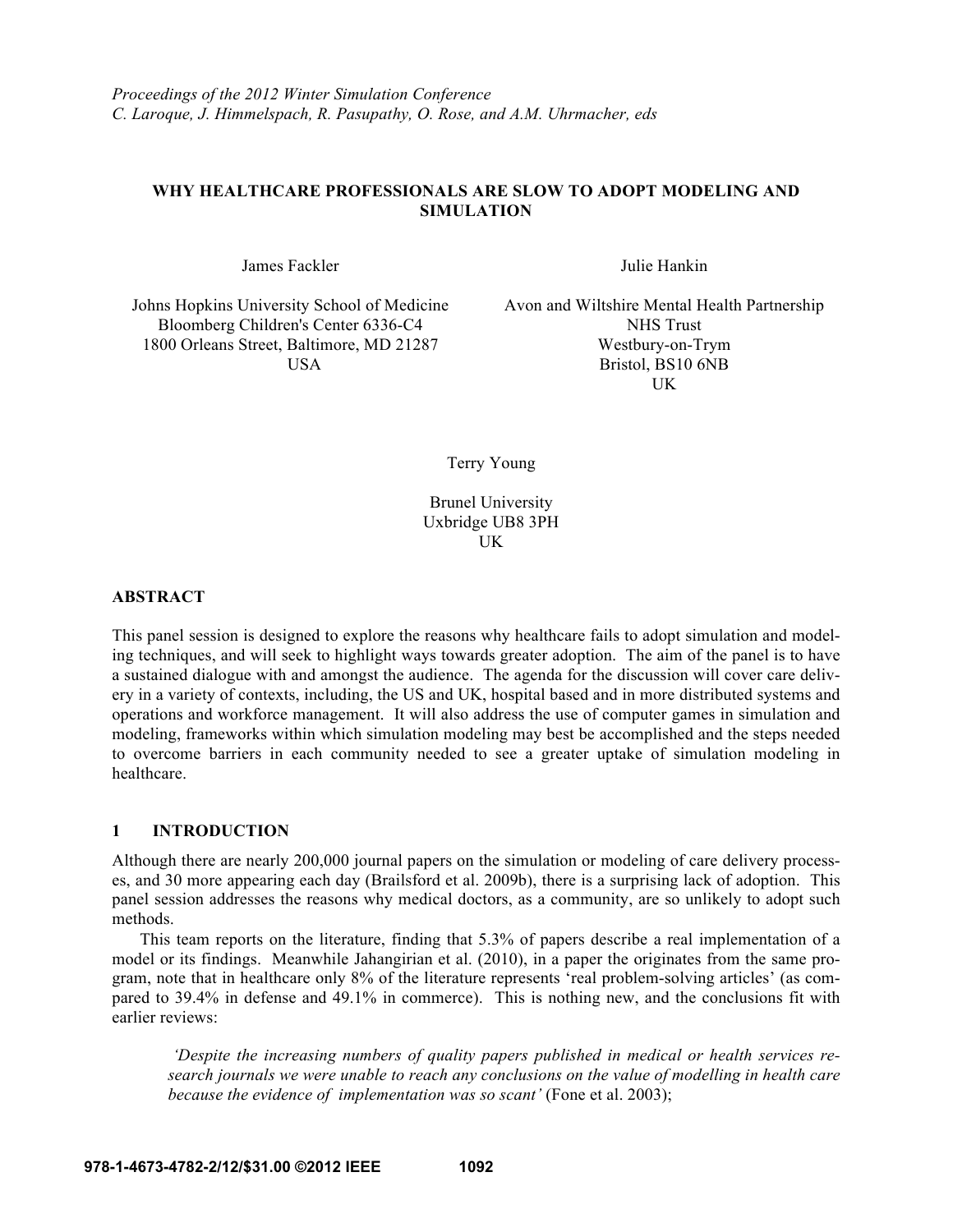*'Despite the upward trend of health care simulation studies and the integration of discrete-event simulation and optimisation techniques, there is still a void in the literature focusing on complex integrated systems'* (Jun at al., 1999).

 Moreover, Gunal and Pidd (2010) note that, against a rising number of papers, there is a lack of generic, or reusable models.

 Given the longevity of the problem, it is not surprising that many people have proposed solutions. Harper (2002), for instance, proposes a framework, while Naseer et al. (2010) offer a web-based interface to help practitioners select an appropriate modeling method. Brailsford et al. (2009a) approach indirectly by addressing the question of stakeholders. However, the problem of non-adoption remains.

 This panel session follows a similar, successful panel session last year, again posing the question of why simulation and modeling have failed to be taken up by clinical communities. In this case, the panelists are two doctors who are both very sympathetic to the use of simulation and modeling.

## **2 THE PANEL**

Dr James Fackler has pursued operational research and the use of simulation and modeling within the hospital and is intrigued by the potential of mathematical flow models that describe the flow of patients. Approximately half the surgical patients have been scheduled ahead of time, enabling resources to be allocated and prepared in advance, while the remaining fifty percent are emergency cases. A model that addresses capacity, variation, and the way in which the system is connected up internally, would provide a means of improving the scheduling of patients and staff, along with the overall efficiency of the organization.

Dr. Fackler is also interested in applying data and mining techniques to the operating room and intensive care unit. Here, the challenge lies in the complexity of data sources – with each patient having 300– 350 associated data feeds – and in interpretation, especially in the management of critical situations. The challenges here lie in structuring the information in to a manageable number of data themes that the brain can manage – studies have shown that the human brain can comprehend 7 quanta of data at once. This opens up interesting prospects for modeling and optimizing information flows.

 This combination of real-time and strategic interests places Dr Fackler in an unusual position to contribute to a general debate in this field.

 Dr Julie Hankin is a consultant psychiatrist and clinical director for service improvement at Avon and Wiltshire Mental Health Partnership NHS Trust. She has been a clinical director for six years and has wide experience of leading large scale service redesign and implementation of trust wide improvement programmes, in particular the new Payment by Results in mental health. From 2008-2009 she was a Health Foundation Leaders for Change award holder and is a member of the SW quality and safety expert faculty in addition to regional and national clinical leader networks. She has an interest in implementation science and the use of research evidence in service improvement.

 She is responsible for improvement in a specialist mental health provider trust providing services to a population of approximately 1.6 million across the geographical areas of Bristol, Wiltshire, Swindon, Bath and North East Somerset, South Gloucestershire and North Somerset. The Trust employs approximately 4,000 staff and provides general adult secondary psychiatric services, memory clinics and older adults services, low and medium secure forensic psychiatric services, specialist rehabilitation, eating disorder and mother and baby services, acute and primary care liaison services, specialist drug and alcohol services and inpatient learning disability services. The major current challenges are whole system service redesign along care pathways to meet the QIPP agenda and NICE compliance and the implementation of payment by results throughout the mental health system.

and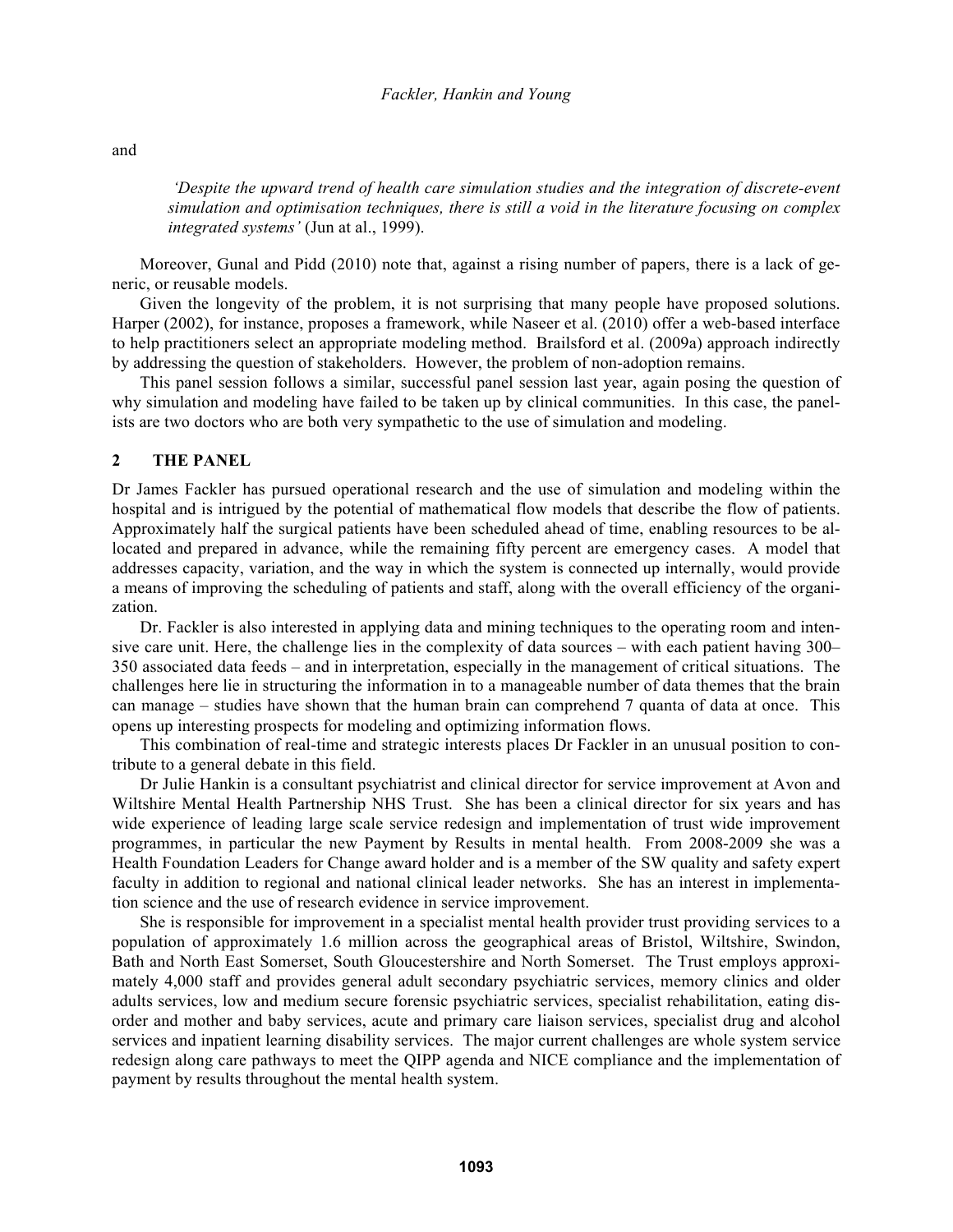Her interests in simulation and modeling are to support planning and service provision, as well as the application and development of appropriate metrics for managing care delivery.

 Professor Terry Young has been Chair of Healthcare Systems at Brunel University for 11 years, following a 16½-year career in industry, which started in broadband research and led in the end to healthcare strategy. His experience of mathematical techniques includes finite element modeling (of photonic devices and optical circuits) and fast-Fourier transform-based methods for modeling the propagation of light. More recently, he has been involved in simulation modeling and a range of health-economic methods to assess the value of technology.

 He is the Principal Investigator of the MATCH program, a 10 year collaboration between four universities in the UK, focused on value in health, and is currently helping to lead the Cumberland Initiative, a wider collaboration of healthcare OR interest in health.

#### **3 TOPICS FOR DISCUSSION**

JF writes:

 Last year at this meeting, Michael Spaeder and I argued the two main reasons why modeling and simulation is not embraced by physicians are (Fackler and speeder, 2011):

- our collective background in mathematics is woefully lacking and,
- modelers have not yet chosen the right strategy and domain.

 The discussion focused heavily on whether physicians can be compelled to use patient specific models and the best I could do for an answer was to suggest the physician community must 'get over it.' That was, of course, a rather inadequate response.

This year, I will argue that to get the physician community 'over it,' they must first be shown that a simulation accurately reflects the current state and perturbations to the simulation accurately reflect what the physicians expects from those perturbations. The SimCity™ game is now about 30 years old and even on early versions could create (if the gamer so chose) realistic representations of current cities and within those cities simulated inhabitants could be created with realistic (i.e. recognizable as plausible) behaviors.

 I believe, in no small part because it is my clinical domain expertise, the intensive care unit (ICU) within a hospital is the right domain for modelers to focus. The comment that American healthcare is on an unsustainable resource consumption trajectory is voiced so frequently it now seems trite. In 2005 care of the critically ill consumed 4.1% of all national healthcare expenditures. This amount translated to 0.66% of the entire U.S. gross domestic product (GDP) (Halpern, 2009). Other countries consume far lower proportions of their respective GDP, but consumption in ICUs is still substantial. Many of these costs are believed to be wasteful and are not justified by improved patient outcomes. Adding to concerns of cost and potential patient harm, is the fact that the multi-professional critical care labor pool appears inadequate to meet the growing needs of an aging population (Krell, 2008).

 The strategy should be SimCity™-like with recognizable geographies, equipment, clinicians, support staff and patient behaviors. Rather than beginning with a patient level focus, modeling would better start focused at the ICU level. As with SimCity™, the clinicians should be able to manipulate characteristics of the environment (e.g. seasonal patient load fluxes (Spaeder and Fackler, 2011), management of operating room schedules, clinician availability etc.) and see in simulation outcomes that match an expectation. Of course, the coup de grâce would be a reality-based implementation of culture or workflow changes that produce outcomes predicted by the simulation.

 Certainly patient acuity of illness plays a central role in the throughput and workflow in an ICU. Therefore, increasing the modeling complexity at the patient level will increase the fidelity of the highlevel ICU model. There is a strong literature on the relationships between patient acuity and nursing workload (Padilha et al. 2007) and, of course, there is a relationship between patient acuity and critical care resource utilization (e.g. length of stay) in both adults (Zimmerman et al. 2006) and children (Pollack et al. 1988). So to tie these thoughts back to the beginning, first we should generate clinician comfort that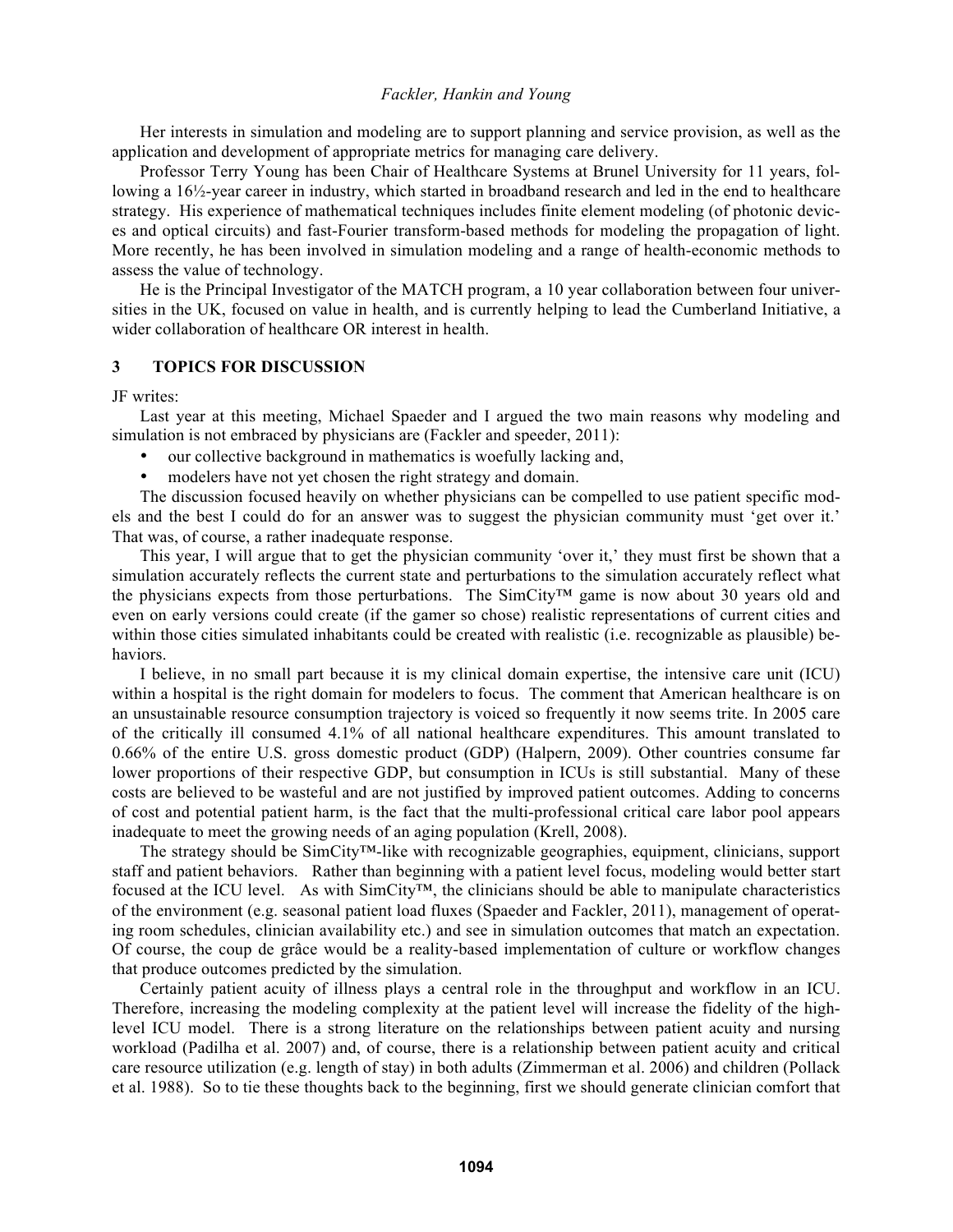modeling can reflect reality and only then push into deeper and deeper refinement of the characteristics of individual patients.

- JH writes: Projects utilizing simulation methods that I am currently running within the trust are:
- Complex psychological therapies pathways
- Forensic personality disorder pathways
- Primary care psychological therapies pathways linked to tendering for new service
- Medical workforce modeling
- Simulation based medical leadership development program
- Development of a new employment support program partnering primary care psychology and an employment charity

 I would like to use the results and experiences from these projects to discuss the challenges and opportunities of utilizing simulation methodology within frontline healthcare delivery. Harper and Pitt, 2004 and Brailsford, 2005 provide the basics of a framework initial framework to consider this. My aim is to catalyse a discussion within the modeling community, as to how this might be applied to meet the topics listed above. To shape this discussion, I would like to draw the discussion back, periodically, to the context of the significant changes to UK healthcare over the last 8 years and the possible changes in the future in particular the move to a mental health payment by results system.

The Agenda for the discussion will therefore cover the following:

- Care delivery in a variety of contexts, including:
	- o US and UK
	- o hospital based and in more distributed systems
	- o operations and workforce management
- The interface between computer games and simulation and modeling
- Frameworks within which simulation modeling may best be accomplished
- Steps needed to overcome barriers in each community needed to see a greater uptake of simulation modeling in healthcare.

# **ACKNOWLEDGMENTS**

TY acknowledges support under MATCH, sponsored by the EPSRC (grants: EP/F063822/1 and EP/G012393/1). The views expressed are purely those of the authors.

# **REFERENCES**

Brailsford S. C., T. Bolt, C. Connell, J. H. Klein, and B. Patel. 2009a. "Stakeholder engagement in health care simulation". *Proceedings of the 2009 Winter Simulation Conference M. D. Rossetti, R. R. Hill, B. Johansson, A. Dunkin and R. G. Ingalls, eds.* pp 1840-1849.

Brailsford S. C., P. R. Harper, B. Patel B, and M. Pitt. 2009b. "An analysis of the academic literature on simulation and modelling in health care". *Journal of Simulation* 3, 130–140. doi:10.1057/jos.2009.10

Fackler J, M. Spaeder. 2011. "Why doesn't healthcare embrace simulation and modeling? What would it take?" *Proceedings of the 2011 Winter Simulation Conference*. Phoenix AZ 2011.

- Fone D, S. Hollinghurst, M. Temple, A. Round, N. Lester, A. Weightman, K. Roberts, E. Coyle, G. Bevan, S. Palmer. 2003. "Systematic review of the use and value of computer simulation modelling in population health and Healthcare delivery". *J Public Health Med* 25:325–335
- Gunal, M., M. Pidd. 2010. "Discrete event simulation for performance modelling in health care: a review of the literature". *Journal of Simulation* 4 (1). 42-51.
- Halpern N. A. 2009. "Can the Costs of Critical Care Be Controlled?" *Current Opinion in Critical Care* **15**  (6): 591–596.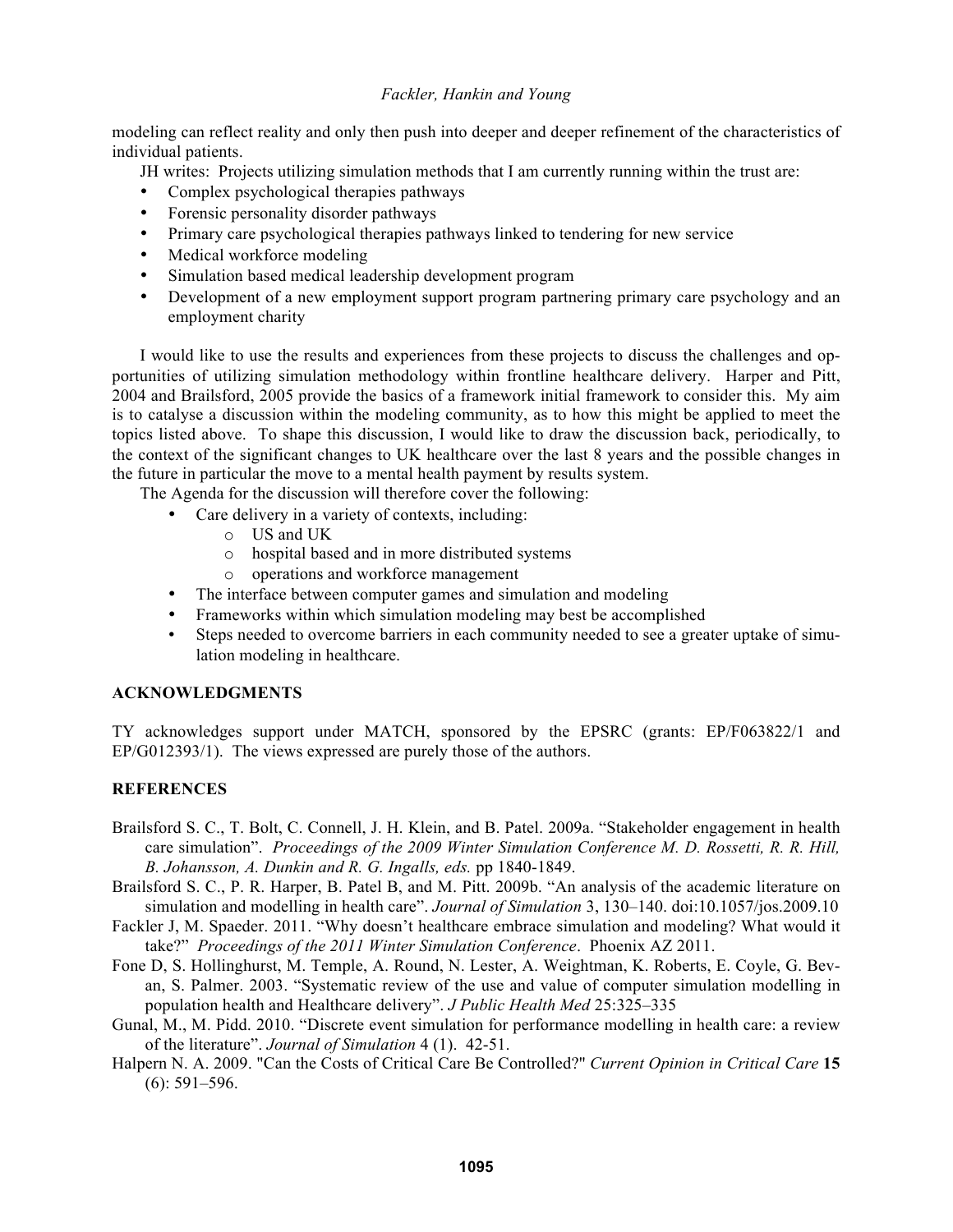- Harper, P. R. 2002. "A framework for Operational Modelling of Hospital Resources". *Health Care Management Science* **5**: 155-173
- Harper P. R. and M. A. Pitt. 2004. "On the challenges of healthcare modelling and a proposed project life cycle for successful implementation". *Journal of the Operational Research Society* **55**: 657-661
- Jahangirian, M., A. Naseer, L. Stergioulas, T. Young, T. Eldabi, S. Brailsford, B. Patel, and P. Harper. 2010. "Simulation in health-care: lessons from other sectors Operational Research". doi: 10.1007/s12351-010-0089-8
- Jun J. B., S. H. Jacobson, and J. R. Swisher. 1999. "Application of discrete-event Simulation in health care clinics: a survey". *J Oper Res Soc* 50:109–123
- Krell, K. 2008. "Critical Care Workforce". *Critical Care Medicine* **36** (4): 1350.
- Naseer, A., T. Eldabi, and T. Young. 2010. "RIGHT: A toolkit for selecting healthcare modelling methods". *Journal of Simulation* **4** (1): 2-13
- Padilha, K. G., S. R. M. Cardoso, and M. Kimura. 2007. "Nursing Workload in Intensive Care Units: a Study Using the Therapeutic Intervention Scoring System-28 (TISS-28)". *Intensive & Critical Care Nursing*, (May 31): 162–169.
- Pollack, M. M., U. E. Ruttimann, and P. R. Getson. 1988. "Pediatric Risk of Mortality (PRISM) Score." *Critical Care Medicine* **16** (11): 1110–1116.
- Spaeder, M., and J. Fackler. 2011. "A Multi-Tiered Time-Series Modeling Approach to Forecasting Respiratory Syncytial Virus Incidence at the Local Level". *Epidemiology and Infection* (June 7): 1–6.
- Young, T. P. and S. I. McClean. 2008. "A critical look at Lean Thinking in healthcare". *Quality & Safety in Health Care* 17 (5):382-6
- Zimmerman J. E., A. A. Kramer, D. S. McNair, and F. M. Malila. 2006. "Acute Physiology and Chronic Health Evaluation (APACHE) IV: Hospital Mortality Assessment for Today's Critically Ill Patients". *Critical Care Medicine* **34** (5): 1297–1310.

## **AUTHOR BIOGRAPHIES**

**JAMES FACKLER, MD** is Associate Professor, Pediatric Critical Care Medicine, at Johns Hopkins University. He is interested in operations research within Pediatric Critical Care focused on task analyses, modeling, and redistribution of all tasks to the right provider (regardless of current historical, cultural and/or regulatory constraints). He was on the faculty of the Children's Hospital Boston for about 10 years before returning to Hopkins. Academic interests also include data integration. He is a founding Board Member of the Virtual PICU. With medical device and physiological data he is mentoring Masters and PhD students in data visualization, pattern recognition and guideline adherence.

 Dr. Fackler worked for the Cerner Corporation from 2002-2006. He was responsible for the development and deployment of the critical care solution suite. He co-founded Oak Clinical Systems; a startup focused on a personally controlled health record with a problem-based organization. He also has a part-time executive role for Cardiopulmonary Corporation; a data integration, analytical and alarm management company.

His e-mail address is  $\lim_{n \to \infty}$  (a) ihmi.edu

**JULIE HANKIN, MBChB, MRCPsych** studied medicine at Dundee University and then trained in psychiatry in the West Midlands. She has been a consultant psychiatrist for 10 years and a clinical director for 7 of those. She has clinical lead responsibility for mental health payment by results and is involved with a number of regional and national quality and safety programmes. Within the trust she is clinical director for service improvement and has wide experience of leading major service redesign and change programs.

Her e-mail address is Julie.Hankin@awp.nhs.uk